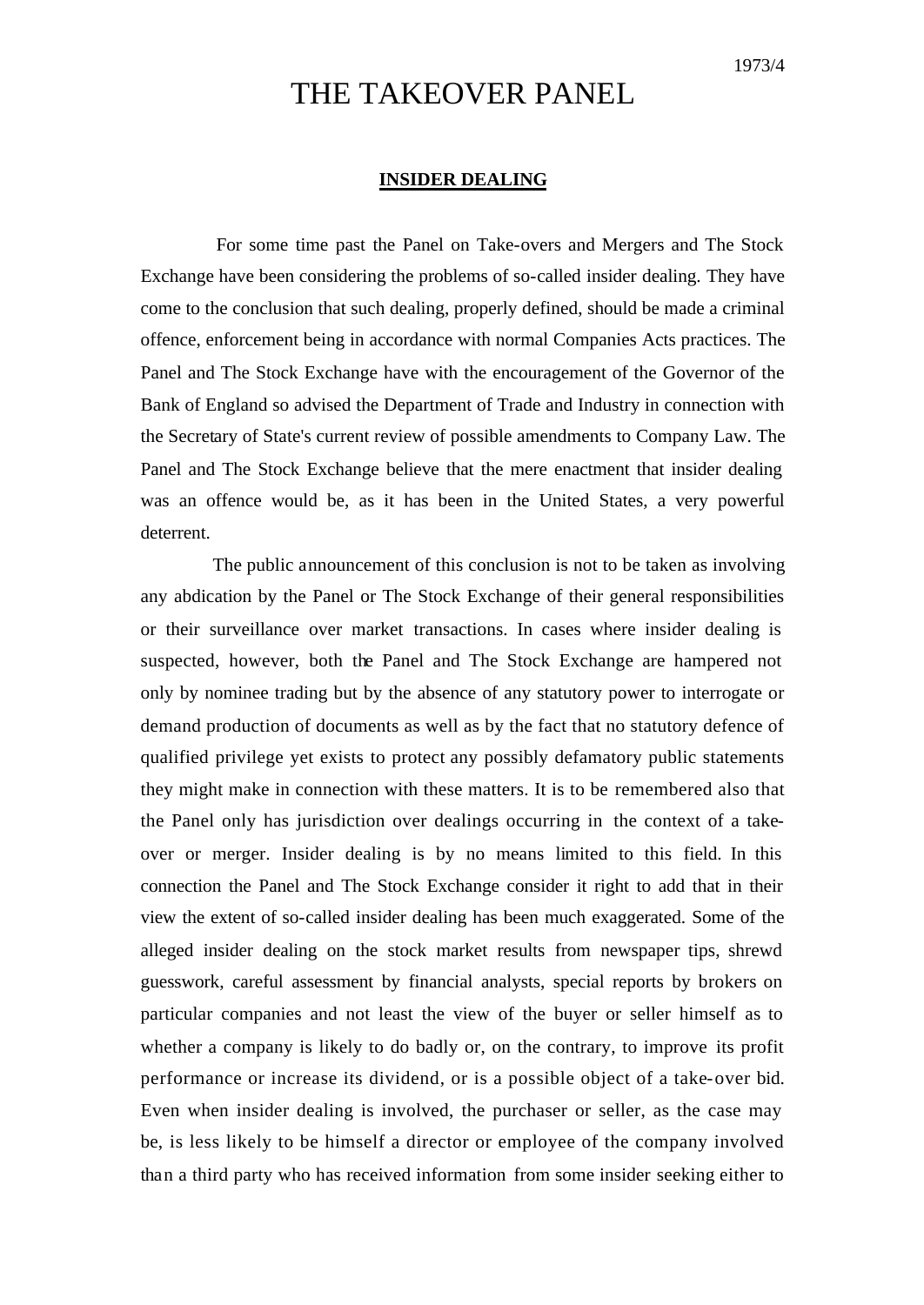demonstrate his own importance or misguidedly to benefit a friend or, again, out of sheer careless talk.

Nonetheless, it remains the fact that insider dealing does take place although it is impossible to measure its precise extent. The Panel and The Stock Exchange consider that insider dealing is wholly reprehensible and that the time has now come when legislative measures should be taken to stop it.

The use of civil remedies alone has been fully canvassed in the Justice Report on this matter and in the one published by the City of London Solicitors' Company. Civil proceedings are likely to be expensive, time consuming and in themselves an insufficient deterrent. The Panel and The Stock Exchange agree with the conclusion of these Reports and consider that in the circumstances of this country the mischief cannot satisfactorily be dealt with without a criminal sanction. If there is to be a criminal sanction several considerations appear to follow.

## Definition of Criminal Offence

The class of persons brought within the criminal sanction must be defined so as to restrict it to people who have a guilty mind. Broadly, an insider could be defined as any person who because of his employment or any confidential relationship with a public company is in possession of particular information about that company not known to the ordinary stockholders of the company concerned and which if known would be likely substantially to affect the market price of such company's securities. Such a person would commit an offence if in reliance upon such information he either bought or sold the shares of the company concerned or conveyed the said information to any third party in breach of confidence and with the intention that the third party should make a profit therefrom. The exact definition must of course be a matter for the Government and the Parliamentary draftsmen: several detailed definitions have, however, been considered and one of these appears in an Appendix to this statement. The Panel and The Stock Exchange do not, however, necessarily endorse this definition in every particular nor do they think it appropriate to lay down any final definition here. They merely indicate elements which ought to be covered in regard to legal sanctions.

#### Other Proposals

There remains the problem of establishing that insider dealing however defined has in fact taken place which has proved a stumbling block to the exercise of the Panel's own jurisdiction in the matter. In order to enable statutory sanctions to be enforced with certainty and expedition, it appears to the Panel and The Stock Exchange that modifications should be made in the existing law in three respects so that offences may be more readily discovered. These changes would also have a deterrent effect in discouraging insider dealing.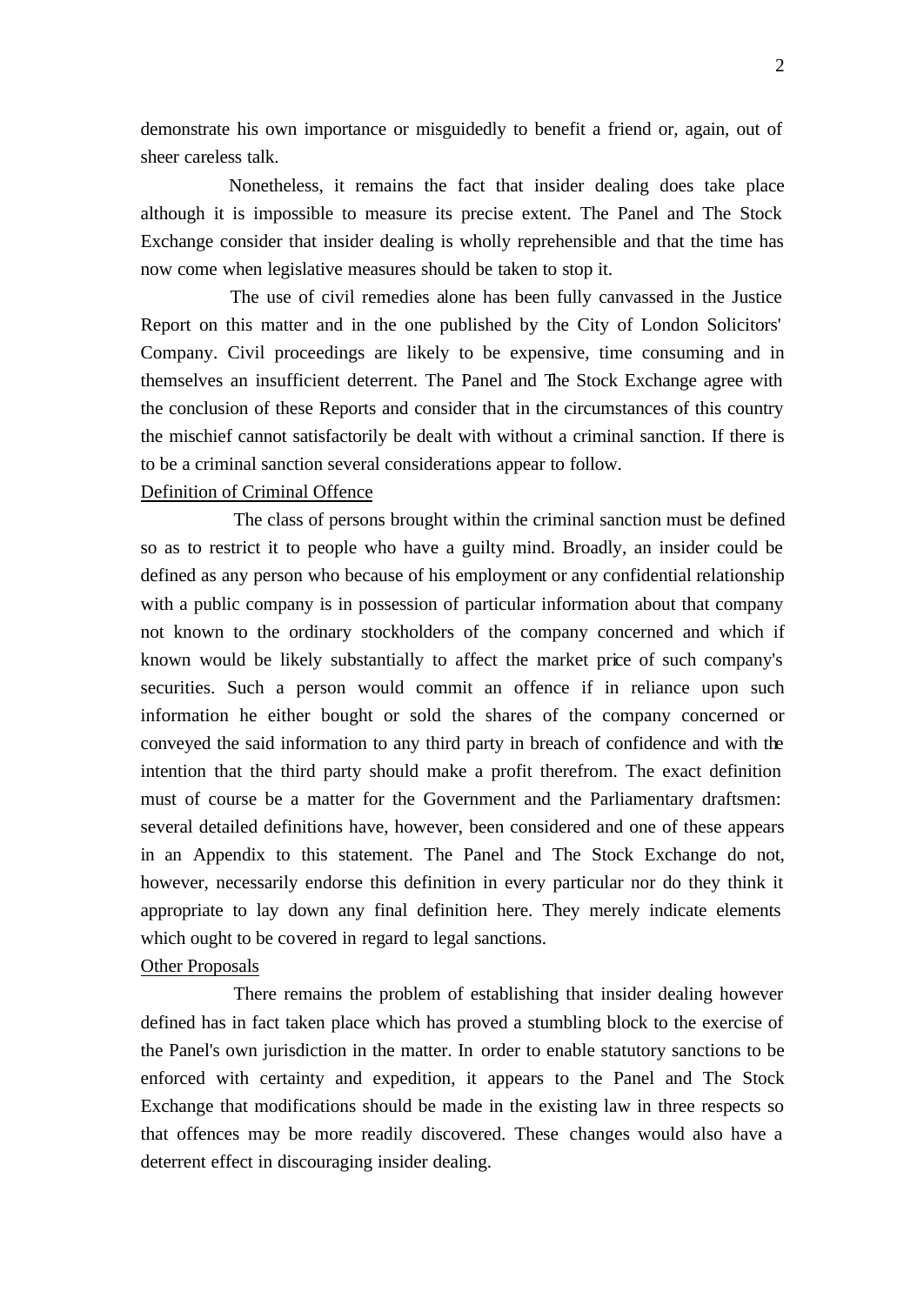Nominee Holdings The existence of nominee companies and the possibilities of conducting business in nominee names is well established and has proved a matter of great convenience. It is not suggested that there should be any alteration in the existing practice. In the case with which the Panel and The Stock Exchange are here concerned, however, it may be essential quickly to go behind the nominee name in order to ascertain that of the beneficial owner. The Department of Trade and Industry already possesses in certain cases a power to obtain this information. If as is suggested the Police (rather than the Department of Trade and Industry) are to be the prosecuting authority, it might be more expeditious and convenient for a similar power to be given to them to obtain information as to the true beneficial ownership on the authority of a Chief Officer of Police.

Declarations as to dealings The existing requirement of notice to the company of any dealing by a director in the shares of the company and its registration in a book open to inspection at the company's office should be amended to require notice within 24 hours of any dealings by a director or officer (including auditor) of a company and the prompt registration of such dealings not only in the company's office but also in a public register to be maintained under the heading of each public company concerned at some convenient location such as the Companies Registration Office, City Road, London.

Information as to transactions The Panel has from time to time been frustrated in its enquiries by the refusal of a potential witness to disclose information about the matter under enquiry. It is considered essential that powers to require information should be given to the appropriate law enforcement body under the Companies Acts. The Department of Trade and Industry already possesses powers of enquiry in various matters concerning companies. No new principle would therefore be involved.

The Panel and The Stock Exchange believe, however, that the new provisions, which they suggest should be introduced into the criminal law, should be enforced in the same manner as other criminal offences under the Companies Actsthat is to say by the Police authority which in London would often mean the Fraud Squad. The present system of enquiry by the Department of Trade and Industry would be inappropriate in such cases, for it involves a procedure which is almost inevitably slow, not only for the reason that outside Inspectors who can only give part of their time to the matter are appointed but also because after the completion of the enquiry, if a prima facie case appears to be disclosed, much and often the whole of the matter is re-investigated by the Police, whose task it is to decide whether or not to prosecute. At least two recent cases have illustrated notoriously the delays which can arise. It might no doubt be possible to establish a special division of the Department of Trade and Industry with Power to enquire and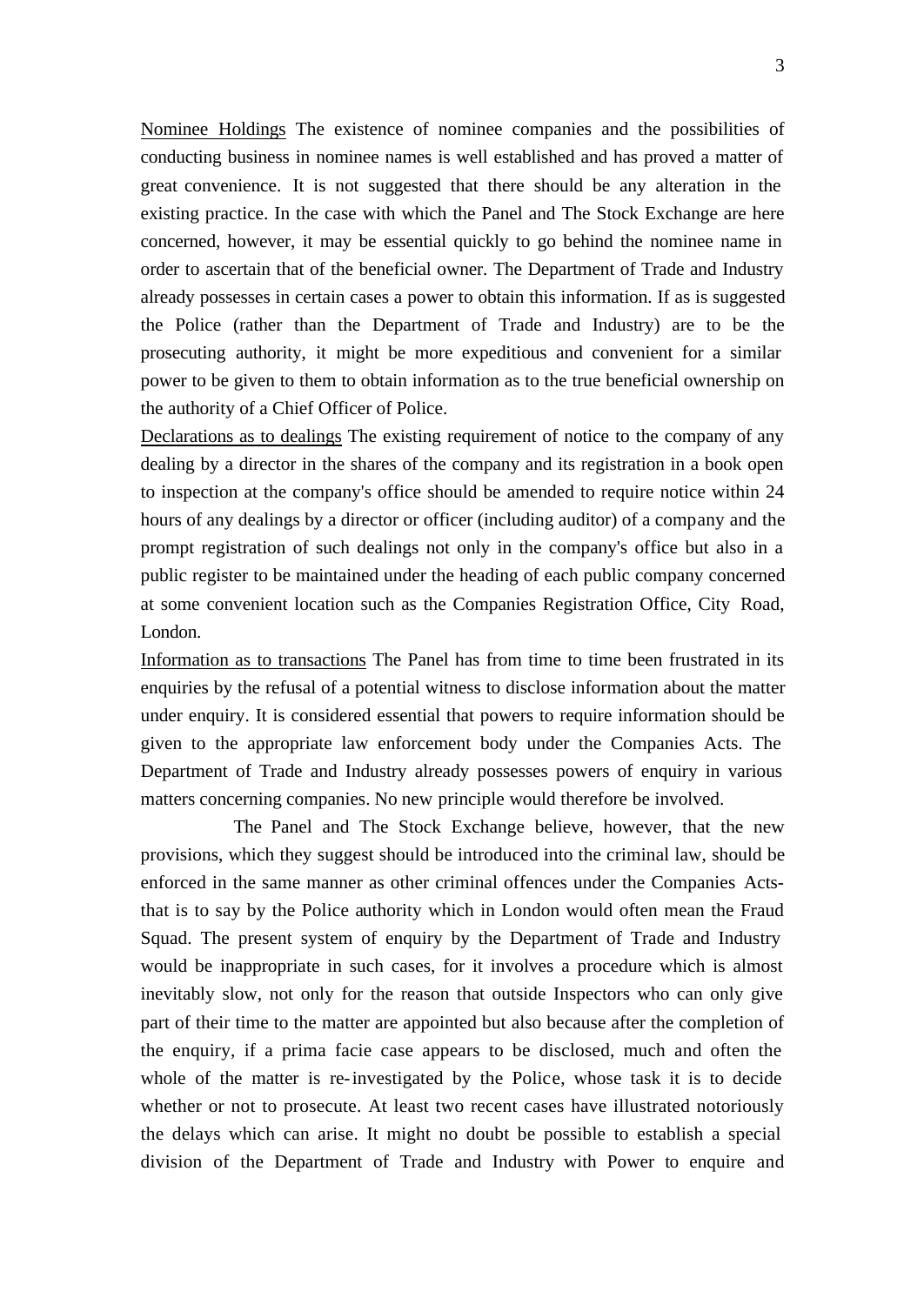prosecute as in the case of the Inland Revenue but on general grounds it is thought preferable that this matter, like other company offences, should be left to the normal law enforcement authority, namely the Police.

2nd February, 1973.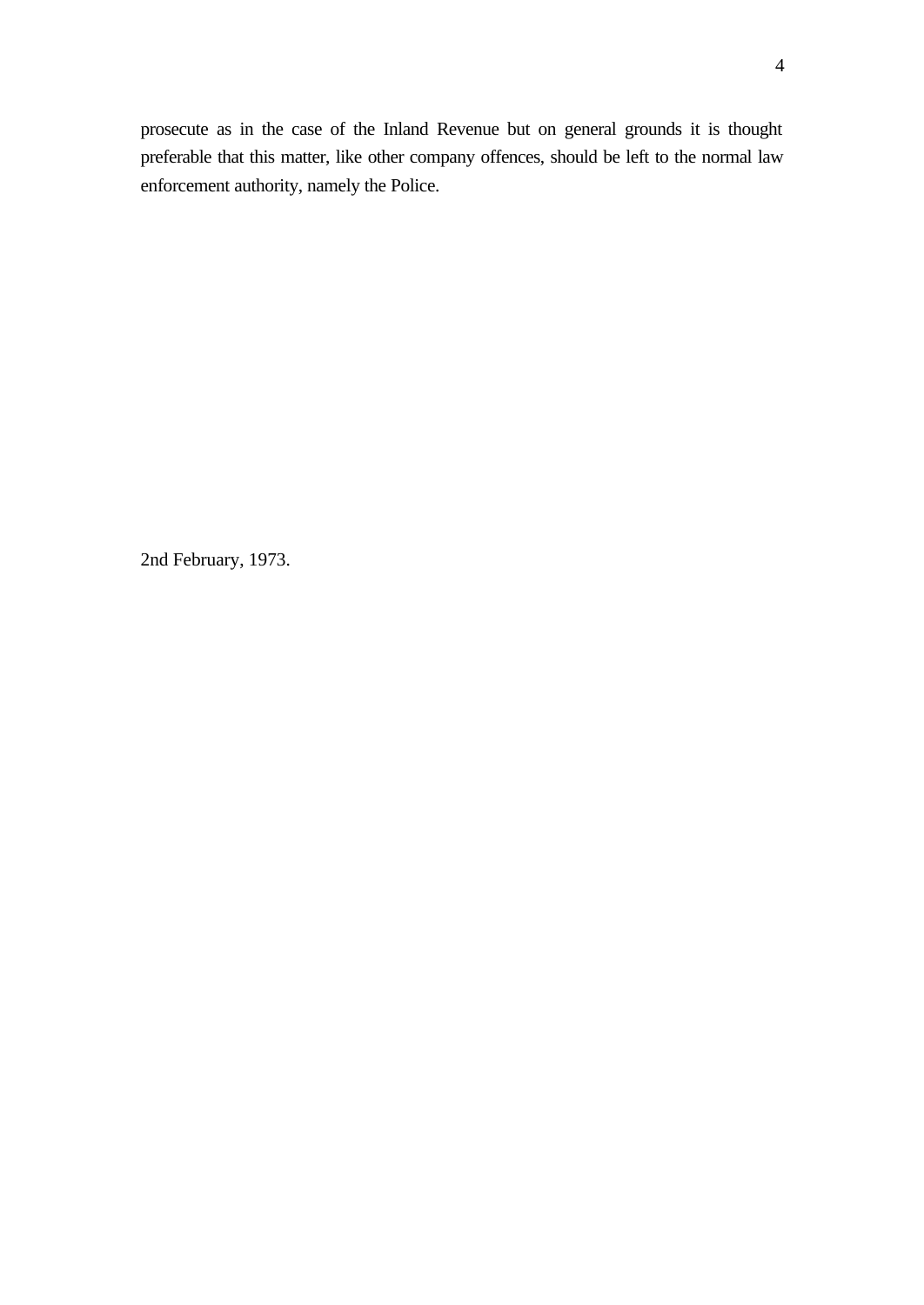### **APPENDIX**

# **Definition**

- 1. (a) Any person described in sub-paragraph (b) below who:
	- (i) is in possession of particular and confidential information about a public company (including information about a possible takeover bid for the shares of the company) which to his knowledge has not been made known to shareholders generally, by publication in the press or otherwise, and would if generally known be likely to have a substantial effect on the price at which the shares in that company are dealt in on any Stock Exchange; and
	- (ii) in reliance on such information engages in any transaction (whether by way of purchase, sale or otherwise) privately or through any Stock Exchange in respect of or involving shares in such company with the intention of securing an advantage for himself or for any other person; or
	- (iii) conveys such information to any other person with the intention that such person or any third party should enter into any such transaction as is mentioned in paragraph (ii) and that person or third party thereafter enters into such a transaction in reliance on such information,

shall be guilty of an offence.

- (b) The persons to whom this Section applies are:
- (i) any person who at the time of the relevant transaction is, or at any time within the preceding 12 months was, a director, officer (including auditor), or employee of the company concerned or of any other company which is an interconnected body corporate with that company;
- (ii) any person (including any banker, solicitor, accountant or stockbroker) has received in confidence any information on which he relies as aforesaid from any person who to his knowledge was at the time when such information was given a person falling within (i) above;
- (iii) any person who by dishonest means has obtained such information upon which he relies as aforesaid.
- 2. Where information falling within l. (a)(i) above relates to the possibility that the company concerned may make a take-over bid for or enter into a commercial transaction with another public company and such information might if generally known have a substantial effect on the